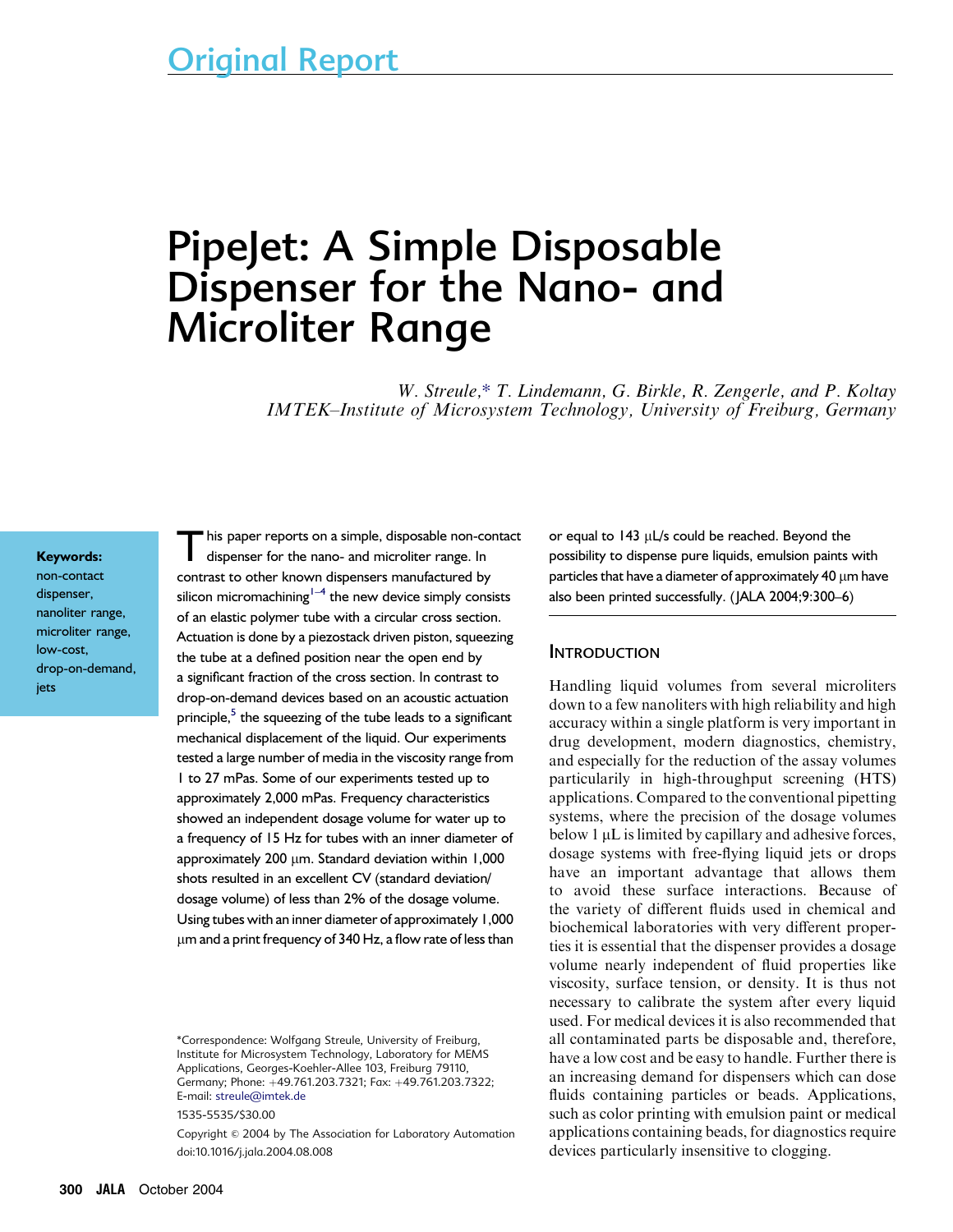

Figure I. The PipeJet dispenser prototype and CAD drawing of the disposable tube. The contract of the disposable tube.

# SYSTEM DESCRIPTION

The key element of the dispensing technique termed ''Pipe-Jet''-technology is a commercially available polymer tube clamped between two jaws like depicted in Fig. 1. The back end of the tube is connected to a reservoir and serves as a supply channel. The front end sticks out of the mount and forms the nozzle for liquid ejection. By a fast displacement of a piston connected to a piezostack actuator, the tube is squeezed on an active area of approximately 5 mm in length displacing the liquid toward both ends of the tube (Fig. 2). Due to the low fluidic resistance between the actuation area and the nozzle, most of the displaced volume is ejected as a free liquid jet as shown in [Fig. 3.](#page-2-0) The amount of delivered fluid can be defined, on one hand, by the size and position of the piston, the ratio of the fluidic resistances pointing toward the orifice and the reservoir, and by the diameter of the tube used. On the other hand, the volume can be regulated by varying the piston stroke within a given setup. A chamfered active area of the actuator toward the nozzle outlet also leads to a flow in this preferred direction and therefore a higher dosage volume. The dosage process is finished by a slow release of the piston leading to the reset of the tube deformation. During this process the tube is refilled by capillary forces allowing the system to be ready for the next dosage event.

# **RESULTS**

The working principle sketched in Fig. 2 has been proven by stroboscopic and gravimetric measurements using the pro-



totype displayed in Fig. 1. For the experiments we used a tube with an inner diameter of 200  $\mu$ m and a wall thickness of 25  $\mu$ m. At a piezostack displacement of 40  $\mu$ m and a displacement velocity of 90  $\mu$ m/ms droplets of approximately 22.5 nL have been obtained. Stroboscopic and longterm gravimetric measurements are summarized in [Figs. 3](#page-2-0) [and 4](#page-2-0). Obviously the droplet ejection is very stable, no tail or satellite droplets can be observed. Recording a stroboscopic photo sequence will result in a fluent video. This video shows that every ejected droplet is very similar in shape and velocity. The CV (standard deviation/dosage volume) of the dosage volume at 1.6% is excellent (cf. [Fig. 4](#page-3-0)); there is no noticeable change in the dosage volume on changes of the hydrostatic pressure acting from the reservoir within a given range depending on the diameter of the tube used. Typically, this ranges from a level of 1 mm below the nozzle to 50 mm above it. As confirmed in a long term experiment the performance stays stable over at least 10,000,000 cycles.

One reason for the good performance of the PipeJet dispenser is that there is almost no material surrounding the nozzle as in other dispensers,<sup>[1,2](#page-5-0)</sup> except in the thickness of the tube. Thus liquid is securely kept within the tube and no wetting of the nozzle surroundings can occur, which could lead to pending droplets or spreading of liquid on the nozzle plate. Further, the tube has a nearly perfect circular shape with no edges leading to an optimum flow field.

The polymer and adhesive used are highly resistant against bases (tested up to pH 13.5) and acids (tested up to pH 2) as well as against solvents typically used in HTS (tested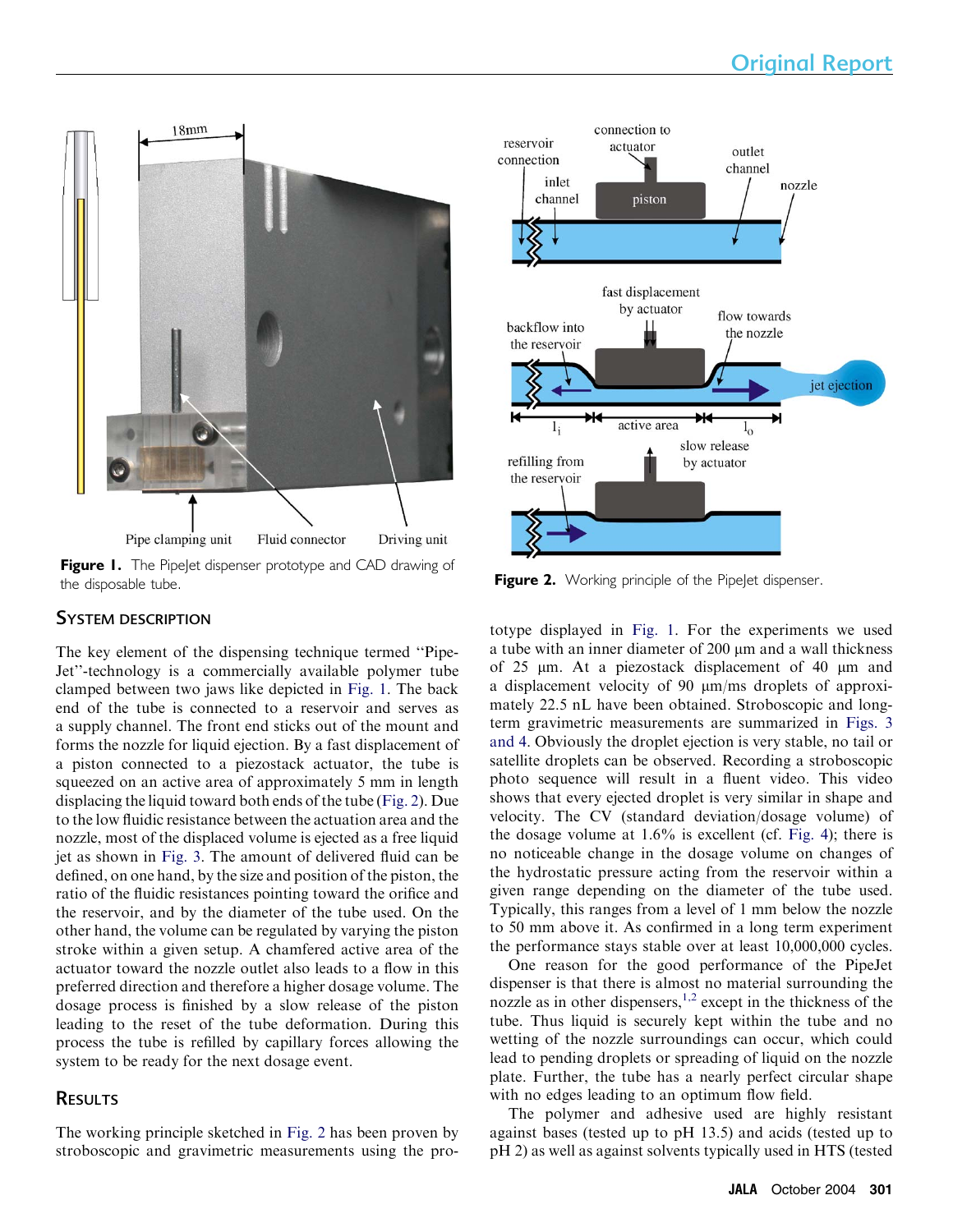<span id="page-2-0"></span>

Figure 3. Stroboscopic pictures of an ejection process.

with pure DMSO, acetonitrile, Freon, methanol, ethanol, and acetone). They are also stable at elevated temperatures (tested up to 120°C) and are not cytotoxic. Different media in the viscosity range from 1 to 27 mPas have been dispensed successfully as can be seen in [Fig. 5.](#page-3-0) With  $200 \mu m$  tubes, we achieved dosage volumes nearly independent of viscosity up to 20 mPas similar to Ref. 1. The dispenser even worked with methanol and ethanol, which are usually difficult to handle due to their low surface tension. The frequency characteristics show a frequency independent dosage volume up to frequencies of 15 Hz ([Fig. 6\)](#page-3-0) with a very long tube with a diameter of 200 µm. At higher frequencies, the significant flow resistance of the tube limits the capillary refill, leading to a smaller volume of the single droplet and a constant flow rate. The minimal refilling time, and thus, the maximum frequency can be estimated by assuming that the volume  $(V)$ that has just been shot out of the tube needs to be refilled only by capillary forces  $(p_{cap})$ . As they have to work against the fluidic resistance of the tube  $(R_f)$ , a net flow  $(q)$  is generated. The following equation assumes that the volume that needs to be refilled is very small compared to the volume

inside the tube, so that the capillary pressure and the capillary resistance can be considered constant:

$$
V = q \cdot t = \frac{p_{cap}}{R_{fl}} \cdot t \tag{1}
$$

Rewriting the fluidic resistance of a circular tube as a function of the viscosity and tube diameter like given in Ref. 6 leads to

$$
t = \frac{R_{fl} \cdot V}{p_{cap}} = \frac{\eta \cdot l \cdot V}{\pi r^3 \cdot \sigma \cdot \cos \Theta} \propto \frac{l}{r^3}
$$
 (2)

where  $\eta$  defines the fluids viscosity,  $\sigma$  its surface tension, and  $\Theta$  the contact angle between the tube material and the fluid. The remaining parameters  $(r = radius)$  of the tube,  $l =$  length of the tube) can be varied to optimize the dosage frequency.

For water ( $cos\Theta = 0.21$ ) this gives a theoretical maximum dosage frequency of 20 Hz for the above-mentioned tubes which agrees quite well with the performed measurements. For shorter tubes with a diameter of 200  $\mu$ m and a dosage volume of 25 nL, 78 Hz could theoretically be obtained.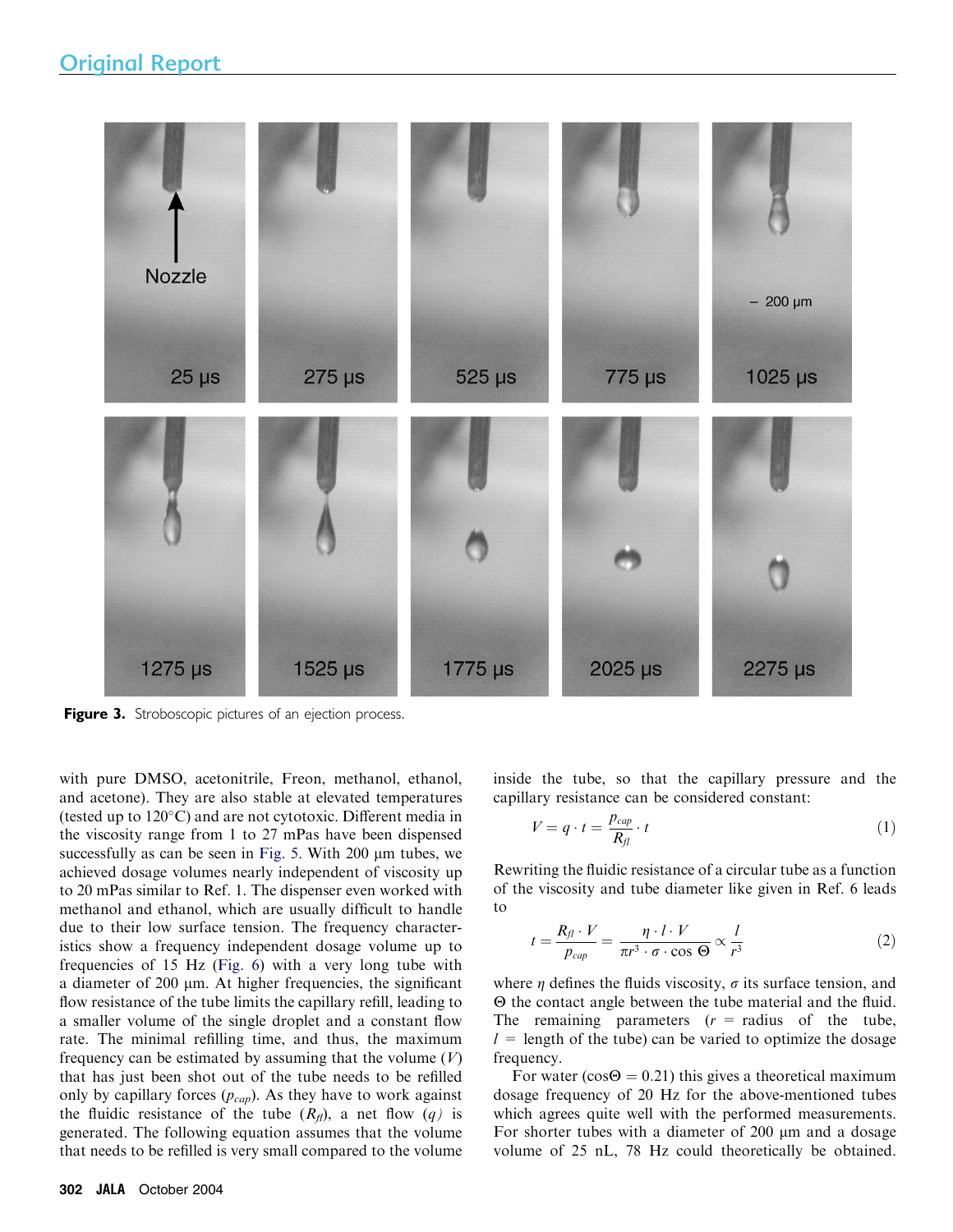<span id="page-3-0"></span>

Figure 4. Long-term measurement of the dosage volume at a frequency of 0.1 Hz.

Larger tubes having an inner diameter of  $500 \mu m$  (which leads to a larger droplet volume of 50 nL per shot at the maximum attainable piezostroke of  $40 \mu m$ ) provide a maximum frequency of 613 Hz theoretically. Such high-dosage rates were experimentally obtained using a 500-um tube and a dosage volume per shot of about 53 nL. With this setup flow rates less than or equal to 15.7  $\mu$ L/s have been reached for operating frequencies up to 290 Hz. For a tube of 1,000 lm diameter, the maximum obtainable flow rate was found to be 143  $\mu$ L/s at a droplet volume of 420 nL with a frequency of 340 Hz. The limiting factor here however was not the refilling time, but the frequency limit of the driving electronics. For the standard liquids used in biochemistry (viscosity range up to 10 mPas), it is suggested to use a slower dosage frequency like 50 Hz leading to a constant flow rate for all fluids with no need for recalibration. For totally



Figure 5. Dosage volume depending on the viscosity at a frequency of 0.1 Hz with 50-um stroke and different glycerol/ water dilutions getting the different viscosities.



**Figure 6.** Frequency dependency of the dosage volume of  $H_2O$ at a piezo stroke of 40 um. At frequencies above 20 Hz, the capillary refill limits the flow rate and leads to smaller single droplets.

unknown fluids, the calibration can be performed optically: The droplets become smaller when the cut-off frequency is passed. The tube material allows for the capillary refill of polar and non-polar liquids (is hydrophilic and lipophilic), so water and oils can be dispensed without modification. For a better refill of aqueous fluids, the surface can easily be treated to further increase its wettability.

With more powerful actuation electronics and actuators, and therefore a higher and faster stroke, it was even possible to dispense a motor oil with a dynamic viscosity of about 72 mPas as well as an emulsion paint with a particle size of approximately 40  $\mu$ m and a dynamic viscosity of approximately 200 mPas at a frequency of 1 Hz. Surprisingly, and fortunately, no clogging was observed when using a  $200$ - $\mu$ m tube. In further experiments using 500-um tubes, the dynamic viscosity range could further be expanded to approximately 2,000 mPas using undiluted dispersion paint.

The above-mentioned electronics for actuating the piezostack provide a maximum charging current of 8 A, with a minimum time step size of  $1 \mu s$ , and a very short relaxation time of only 400 ns. With this performance the piezostack can be operated at a maximum cycle frequency of about 340 Hz, a maximum stroke of 160  $\mu$ m, and a velocity of 500  $\mu$ m/ms.

The ejected droplet volume can be defined by varying different parameters such as the diameter of the tube, the piston stroke, the dimension and the shape of the active area, and finally the fraction of inlet-channel length to nozzlechannel length. Increasing the piston stroke, the active area, or the fraction of inlet- and nozzle-channel length  $l_i/l_o$  leads to an increase of the ejected volume. In [Fig. 7](#page-4-0) the dependency of the dosage volume on the piston stroke is displayed. Obviously there is a linear correlation between the dosage volume and the piezostack stroke. The comparison with simulation results which are also illustrated in [Fig. 7](#page-4-0) leads to a good agreement in the stroke characteristics.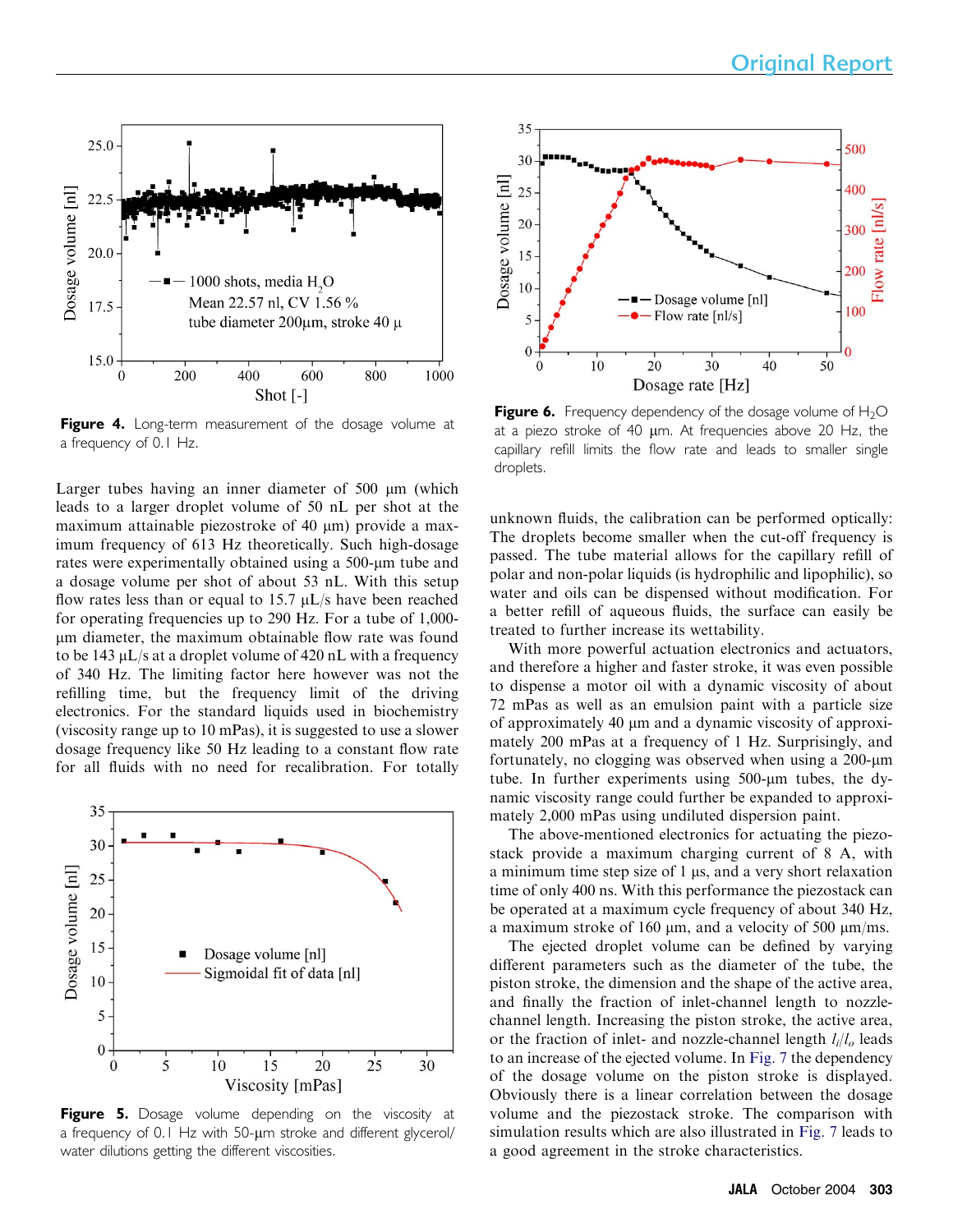<span id="page-4-0"></span>

**Figure 7.** Measured and simulated dosage volume for  $H_2O$ depending on the piezostack stroke at a frequency of 0.1 Hz.  $(l_i/l_o = 8$  for the simulations).

#### **Simulations**

Computational fluid dynamics (CFD) simulations of the dispensing process have been performed using the commercial available simulation package  $ACE+$  of CFDRC.<sup>[7](#page-6-0)</sup> The movement of the stroke was implemented as a boundary condition in a three-dimensional model of one-fourth the tube utilizing all symmetries as displayed in Fig. 8. Due to the large deformation of the tube it was not possible to simulate all materials of the dispenser and the resulting fluid-structure interaction  $(FSI)^8$  $(FSI)^8$  with the existing simulation tool. Instead, only the fluidic part of the tube was simulated using the piston deflection as a moving boundary condition. This way it has been proven that the dosage volume depends linearly on the actuator stroke resulting in a variability of dosage volume from 4.8 to 36 nL (cf. Fig. 7) for  $200$ - $\mu$ m tubes. Simulations worked well up to a stroke of 80 µm which corresponds to 40% of the tube diameter. A larger displacement was not possible because of convergence problems of the simulation algorithm.

In order to find the optimum tubing dimensions, we simulated different ratios of inlet length  $l_i$  to outlet length  $l_o$ (Fig. 9). We found that the dosage volume can be varied from 13 nL  $(l_i/l_o = 1)$  to 19 nL  $(l_i/l_o = 8)$  at a stroke of 40 µm. Comparing the simulated volume of 19 nL  $(l_i/l_o = 8)$ with the gravimetric measured droplet volume of 22.5 nL with the same piezostroke leads to a deviation of 15%. This disagreement is speculated to be caused by the fact that the fraction of inlet and outlet channel in the real experimental setup was considerably higher (cf. Fig. 9). For the used experimental setup, the  $l_i/l_o$  fraction was estimated to be approximately 100.

To also have a qualitative comparison of experimental droplet shapes and simulation, additional simulations were performed using the volume of fluid (VOF) method $9$  and



Figure 8. Boundary condition for the simulations and resulting squeezing of the tube.

keeping track of free surface boundaries as they occur in droplet dispensing applications. In this case it was necessary to substitute the moving boundary condition at the walls of the tube with an equivalent pressure boundary condition at the orifice, obtained from a previous simulation without the VOF algorithm. This was necessary to avoid convergence problems caused by the large tube deformation and the VOF module. First the pressure inside the tube at the moving grid boundary condition (cf. Fig. 8) was recorded with the orifice defined as the outlet. This pressure characteristic was subsequently used as a boundary condition for the new



**Figure 9.** Simulated dosage volume of  $H_2O$  depending on  $l_i/l_o$ , where  $l_i$  and  $l_o$  are the length of the inlet and outlet channels, respectively, compared to the experimental value (40-um stroke).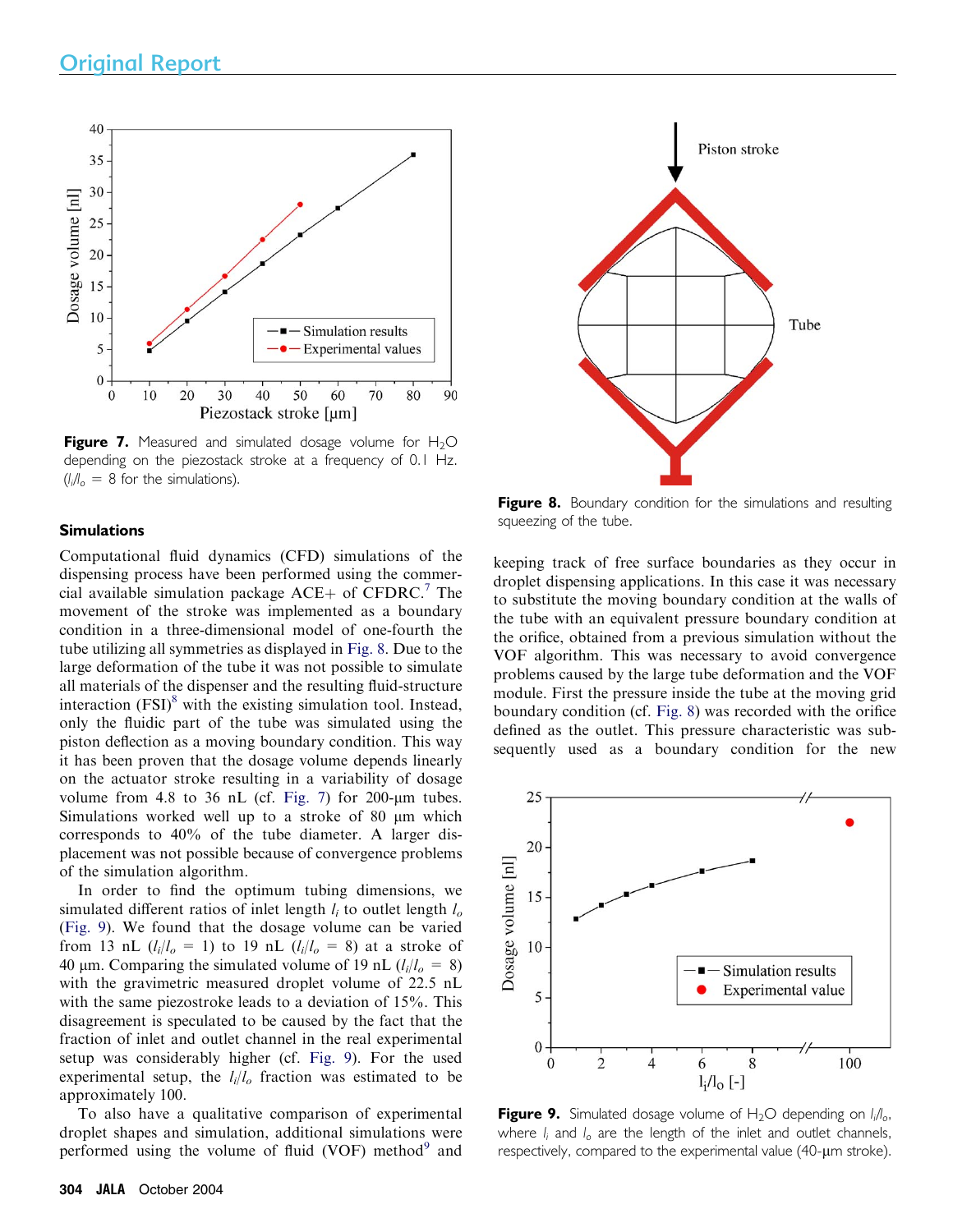<span id="page-5-0"></span>

**Figure 10.** Simulation results of a droplet ejection of H<sub>2</sub>O using the volume of fluid (VOF) method (I<sub>i</sub>/I<sub>o</sub>= 8, 40-µm stroke).

simulation without accounting for the tube deformation. Compared to the stroboscopic pictures (cf. [Fig. 3\)](#page-2-0), the shape of the ejected droplet depicted in Fig. 10 shows very good agreement. Unfortunately, there are some discrepancies in the time behavior. The simulation indicates a faster droplet ejection compared to the experiments. The reason for this might be the applied approximation which neglects the tube deformation and the FSI. Further investigations are required to clarify this point and to improve the CFD model.

# CONCLUSIONS AND OUTLOOK

We presented a new nano- to microliter dispenser based on a low-cost polymer tube. Compared to other micromachined dispensers the PipeJet is based on low-cost parts and materials and is simple to fabricate. A wide dynamic viscosity range from 1 to 2,000 mPas has been printed successfully so far with the presented prototype. One essential advantage of the method is that the dosage volume is nearly independent of the viscosity up to 20 mPas. The standard deviation of typically less than 2% within 1,000 shots is excellent. The presented device also provides the possibility to dispense emulsions containing particles or beads up to 1/5 of the tube diameter without clogging.

Possible applications for the PipeJet are all areas where the handling of liquids is necessary like medical or biological laboratory applications, oil, adhesive, or liquid metal dosing. Moreover all kinds of particle or bead dispensing like magnetic beads for life-science applications or emulsion paint can be achieved. Apart from its extraordinary performance in the nanoliter range the ultimate advantage of the technology is the low-cost fluidic part formed by the tube. This makes the device especially suited for disposable applications.

Future work will be related to integrating the presented prototype into liquid handling workstations and to explore the possibility to aspirate liquid via the tube. Thus in combination with a stepper motor driven syringe, the PipeJet might turn out as an interesting nano-pipetting option.

# **ACKNOWLEDGMENT**

This work was supported by the ''Stiftung Industrieforschung,'' Germany (Grant No. S 602).

# **REFERENCES**

- 1. Steger, R.; Koltay, P.; Birkle, G.; Strobelt, T.; Sandmaier, H.; Zengerle, R. A two-dimensional array of piezostack actuated nanoliter dispensers. Proceedings of Actuator 2002, Bremen, Germany, June 10–12, 2002, pp 537–541.
- 2. de Heij, B.; Steinert, C.; Sandmaier, H.; Zengerle, R. A tunable and highly parallel picoliter-dispenser based on direct liquid displacement. Proceedings of the IEEE-MEMS, Las Vegas, Nevada, January 20–24, 2002, pp 706–709.
- 3. GeSiM Gesellschaft für Silizium-Mikrosysteme mbH, [http://www.gesim.](http://www.gesim.de/) [de/](http://www.gesim.de/) (accessed Sept 2004).